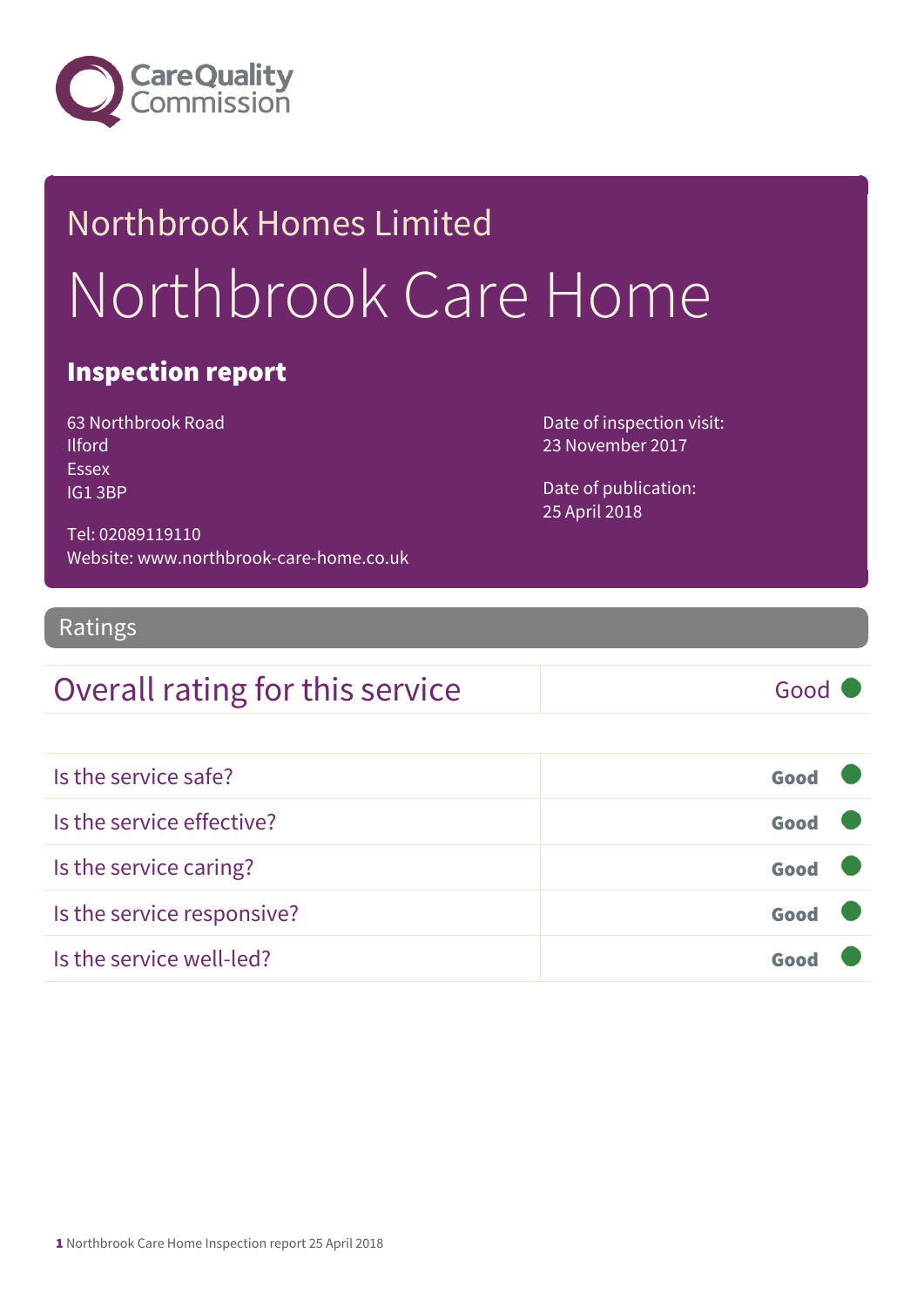### Summary of findings

#### Overall summary

Our comprehensive inspection of Northbrook Care Home took place on 23 November 2017 and was unannounced. At our last comprehensive inspection on 8 September 2015 we rated the home as requiring improvement in the areas of Safe and Responsive. We returned to the home on 30 January 2017 to review actions taken in relation to this. At this focused inspection we found that the provider had addressed the failures and was subsequently rated good in all areas.

Northbrook Care Home is a care home providing accommodation and personal care for up to four people with learning disabilities and mental health support needs. At the time of our inspection three people were living at the home.

The home has a registered manager. A registered manager is a person who has registered with the Care Quality Commission to manage the service. Like registered providers, they are 'registered persons'. Registered persons have legal responsibility for meeting the requirements in the Health and Social Care Act 2008 and associated Regulations about how the service is run.

Staff members had received training in safeguarding of adults, and were able to demonstrate their understanding of what this meant for the people they were supporting. They were knowledgeable about their role in ensuring that people were safe and that concerns were reported appropriately.

Medicines at the service were well managed. People's medicines were managed and given to them appropriately and records of medicines were well maintained.

We saw that staff at the service supported people in a caring and respectful way, and responded promptly to meet their needs and requests. There were enough staff members on duty to meet the needs of the people using the service.

The service was meeting the requirements of The Mental Capacity Act 2005 (MCA). Information about capacity was included in people's care plans. Staff members had received training in MCA. Deprivation of Liberty Safeguard authorisations had been applied for and received where people had been identified as being unable to make decisions.

Staff who worked at the service received regular relevant training and were knowledgeable about their roles and responsibilities. Appropriate checks took place as part of the recruitment process to ensure that staff were suitable for the work that they would be undertaking. All staff members received regular supervision from a manager and those whom we spoke with told us that they felt well supported.

We saw that the meals provided to people were healthy and varied. Alternatives were offered where people chose to eat other foods, and drinks and snacks were available to people throughout the day.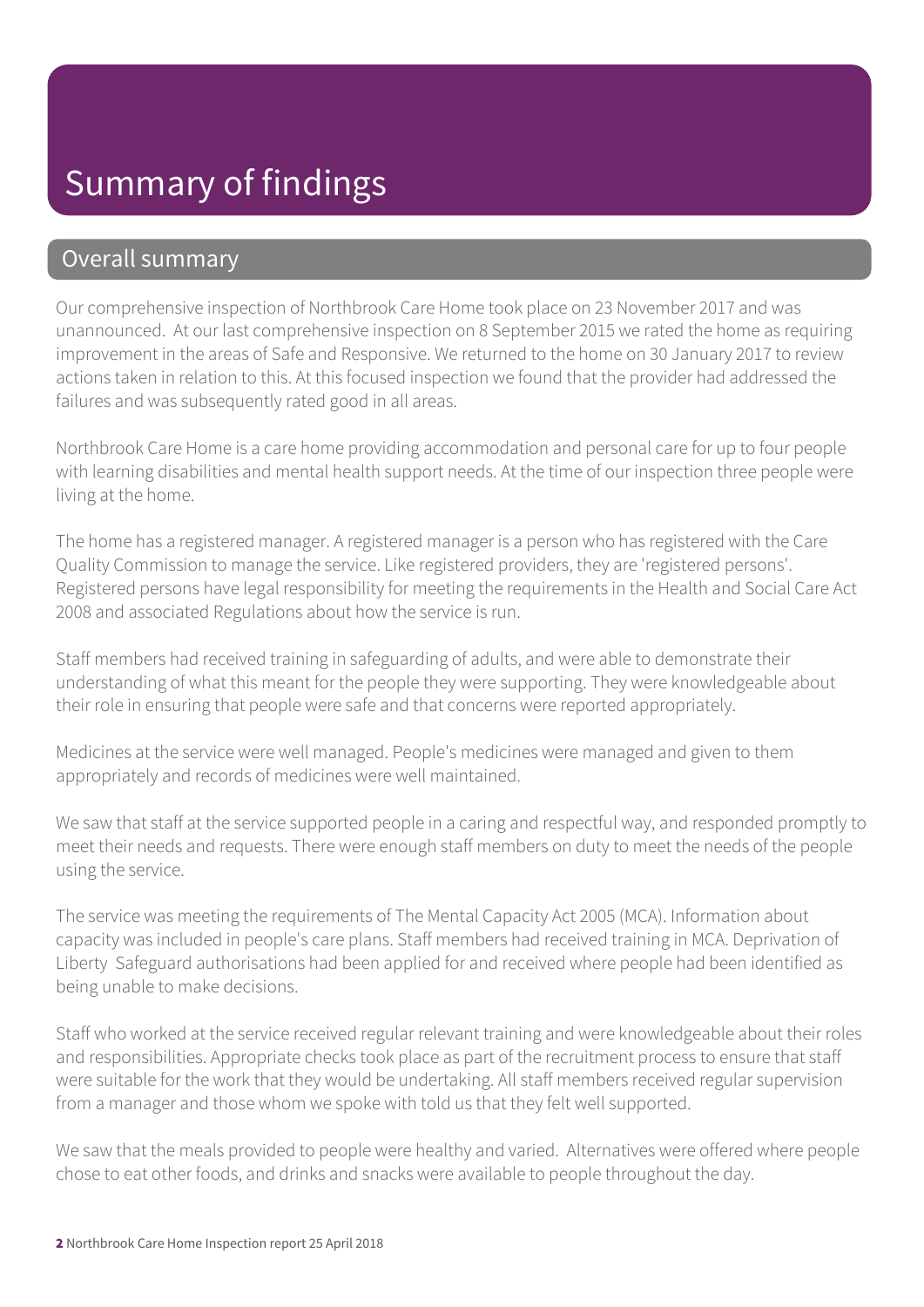Care plans and risk assessments were person centred and provided detailed guidance for staff around meeting people's needs. Picture assisted easy read versions had been developed for people.

The service provided a range of activities for people to participate in throughout the week. People were supported to take holidays away from the home. Staff members supported people to participate in activities of their choice. People's cultural, religious and social needs were supported by the service and detailed information about these was contained in people's care plans.

The service had a complaints procedure that was provided in an easy read format. People told us that they would tell the manager or staff member if they were unhappy about anything.

Regular quality assurance checks took place. Where actions were identified as a result of these they were quickly addressed.

People's health needs were regularly reviewed. The service liaised with health professionals to ensure that people received the support that they needed.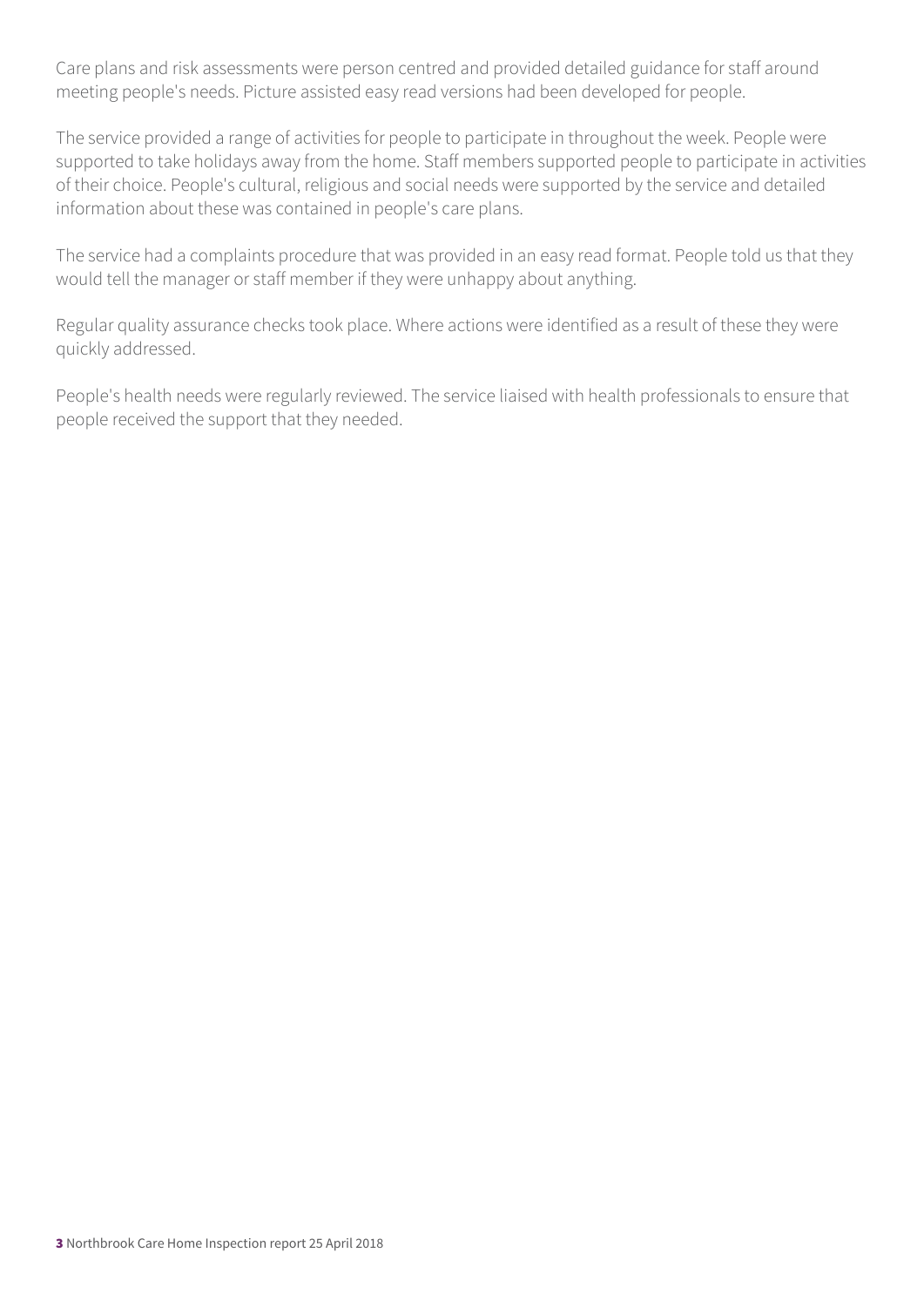#### The five questions we ask about services and what we found

We always ask the following five questions of services.

| Is the service safe?       | Good |
|----------------------------|------|
| The service remains Good.  |      |
| Is the service effective?  | Good |
| The service remains Good.  |      |
| Is the service caring?     | Good |
| The service remains Good.  |      |
| Is the service responsive? | Good |
| The service remains Good.  |      |
| Is the service well-led?   | Good |
| The service remains Good.  |      |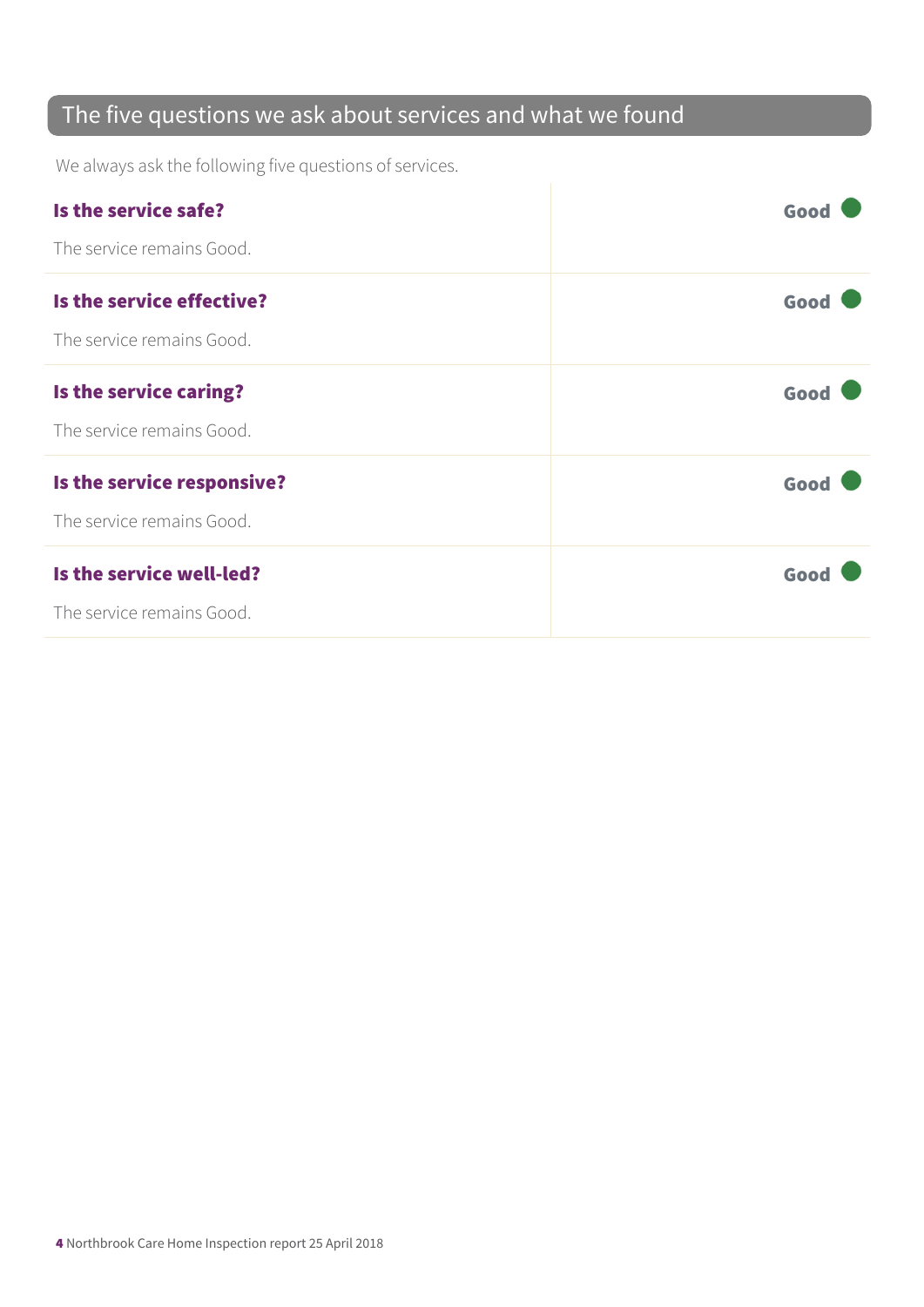

# Northbrook Care Home Detailed findings

## Background to this inspection

We carried out this inspection under Section 60 of the Health and Social Care Act 2008 as part of our regulatory functions. This inspection was planned to check whether the provider is meeting the legal requirements and regulations associated with the Health and Social Care Act 2008, to look at the overall quality of the service, and to provide a rating for the service under the Care Act 2014.

This was an unannounced comprehensive inspection. Our inspection took place on 23 November 2017. The inspection was carried out by a single inspector.

Before the inspection we reviewed our records about the service, including previous inspection reports, statutory notifications and enquiries.

During our inspection we spoke with one person living at the home, two staff members and the registered manager. We observed staff interactions with people who lived at the home. We also looked at the home's quality assurance records and other information relating to the management of the home.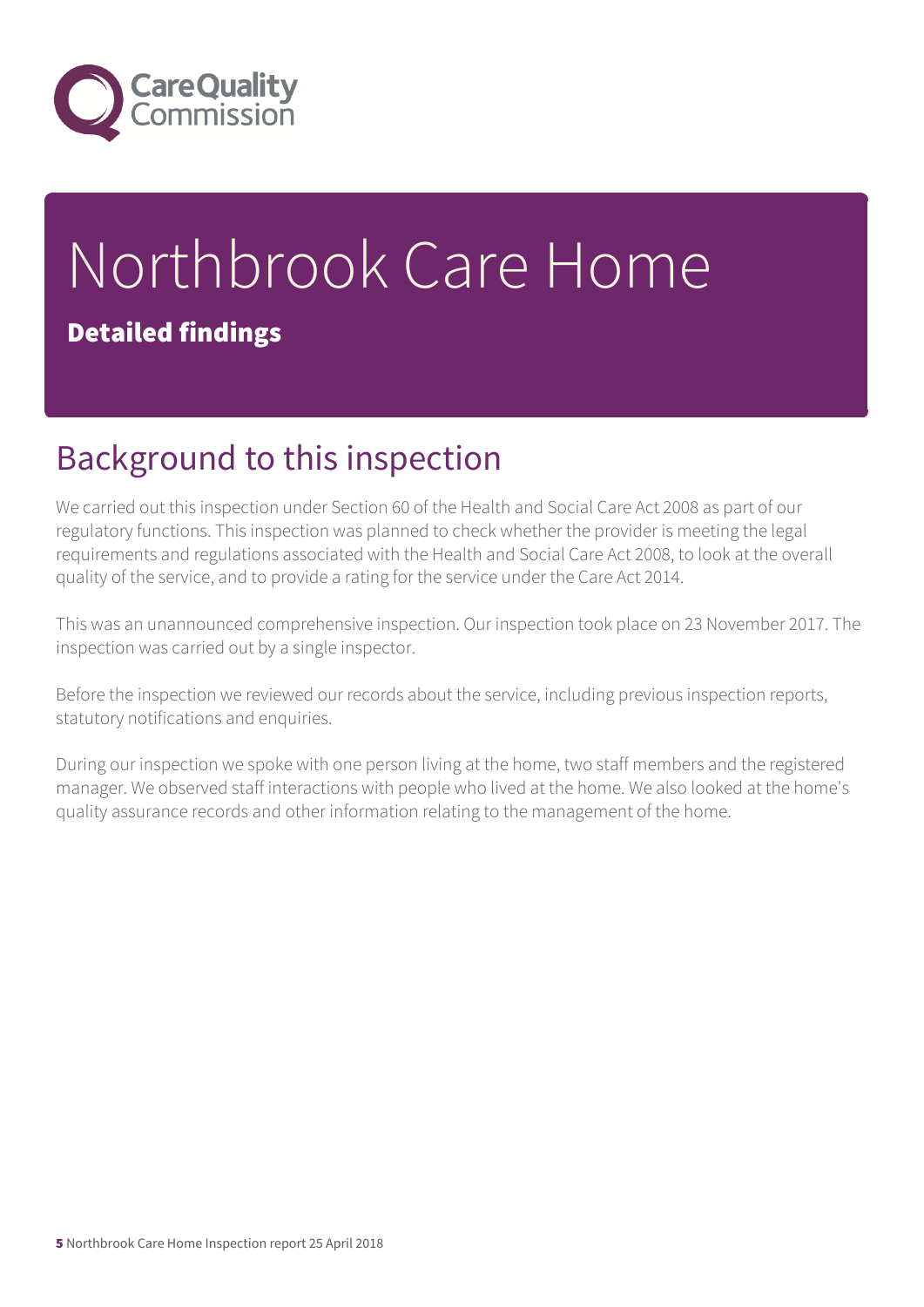#### Is the service safe?

# Our findings

A person we spoke with told us that they felt safe living at the home. They said, "The staff are good and look after me."

People were cared for by people who had knowledge about safeguarding. The service had safeguarding and whistleblowing policies and training on these had been provided to staff. The staff members that we spoke with demonstrated that they knew what to do if they had a concern. One staff member said, "I would tell the manager immediately or call social services if she wasn't available." Staff members had received training in safeguarding.

We looked at the care files for two people and saw that up to date personalised risk assessments were in place. These covered risks in relation to, for example, medicines, behaviours, the home environment, social activities, dietary needs and epilepsy. The risk assessments included detailed guidance for staff on how risks should be managed.

There were a sufficient number of staff at the home. People told us that staff were available to support them. Staff rotas corresponded with the staff that we observed working at the home during our inspection. A staff member told us that they considered that there were enough staff on shift at any time to meet people's needs.

The recruitment records contained within the three staff files that we looked at showed that actions had been taken to ensure that staff members were suitable for the work that they were required to undertake. The provider had obtained satisfactory references, criminal records checks and information about eligibility to work in the UK prior to the appointment of new staff.

Medicines at the home were well managed. There was a policy and procedure for medicines administration that had been signed by staff to confirm their understanding of this. Staff members had received training in the safe administration of medicines. We looked at the medicines administration record (MAR) for the three people living at the home and saw that these had been completed and signed. A protocol was in place providing guidance for staff in relation to a person who occasionally needed medicines 'as required. ''All medicines not provided in a blister pack were checked on a daily basis against the MAR. Medicines were stored safely.

The home environment was clean and tidy. We saw that staff members used disposable gloves and aprons when carrying out tasks where there may be an infection risk.

Safety checks at the home had been carried out regularly. The records showed that gas and electrical systems and appliances checks had been carried out regularly along with tests of fire safety equipment and portable electrical appliances.

Accident and incident records showed that actions had been taken to address any concerns.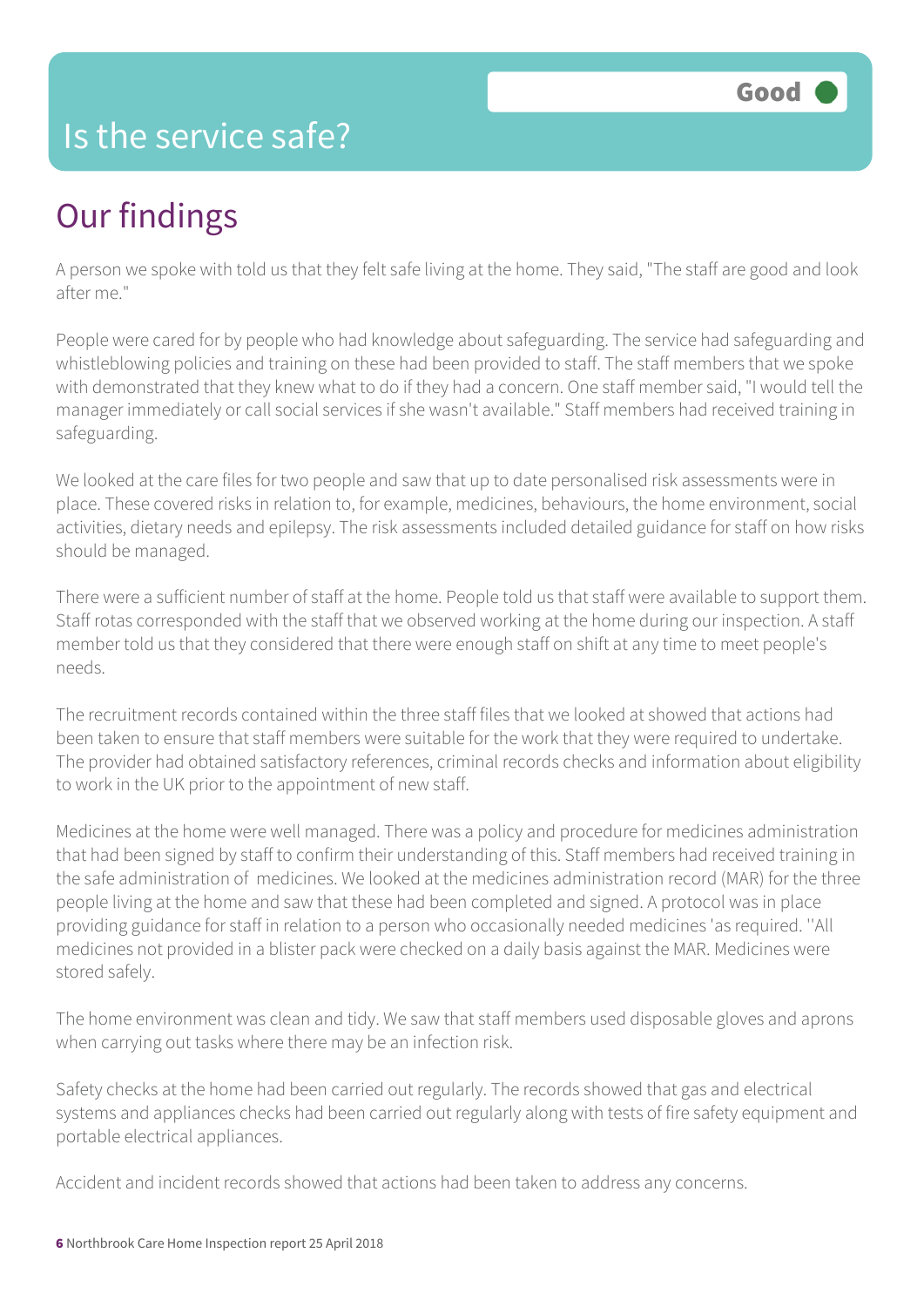### Is the service effective?

# Our findings

A person told us, "They help me to do things here. This is a nice place to live."

The Mental Capacity Act 2005 (MCA) provides a legal framework for making particular decisions on behalf of people who may lack the mental capacity to do so for themselves. The Act requires that, as far as possible, people make their own decisions and are helped to do so when needed. When they lack mental capacity to take particular decisions, any made on their behalf must be in their best interests and as least restrictive as possible.

People can only be deprived of their liberty so that they can receive care and treatment when this is in their best interests and legally authorised under the MCA. The application procedures for this in care homes and hospitals are called the Deprivation of Liberty Safeguards (DoLS). We checked whether the service was working within the principles of the MCA and whether any conditions on authorisations to deprive a person of their liberty were being met.

The home had a policy and procedure in relation to the MCA and DoLS. Staff members had received training on this. Information about people's capacity to make decisions was contained in their care files. The home had sought and obtained DoLS authorisations for people. The registered manager described how they would use the best interests process should there be a need to make significant decisions on behalf of a person who did not have capacity to do so for themselves.

Staff members had received an induction when they started working at the home. We saw that the inductions for recently appointed staff members had been linked to the Care Certificate which provides a nationally recognised induction standard for staff working in health and social care services. The Care certificate had been completed by all staff members regardless of the length of employment.

All staff members had received mandatory training such as safeguarding of adults, infection control, manual handling, epilepsy awareness and medicines awareness. Training had also been provided in relation to people's individual needs, such as autism and end of life care. The staff members that we spoke with were positive about the training that they had received. We were told, "the training here is really good. It helps me with my work." Training was refreshed on a regular basis. There was a training matrix which enabled the manager to identify what training staff members had received and when refresher training was due.

Staff members had received supervision from a manager every two months. They had also received annual appraisals of performance. A staff member said, "We don't have to wait for a meeting to speak to the manager. She is always there for us.

The home maintained records of food and drink provided to people. We saw that this was varied and people's individual choices and preferences were observed. We saw one person having a meal at the home. They appeared to enjoy this and chatted with the staff member sitting with them throughout. A person said, "The food is good. I can choose what I want." The registered manager told us that staff varied the choices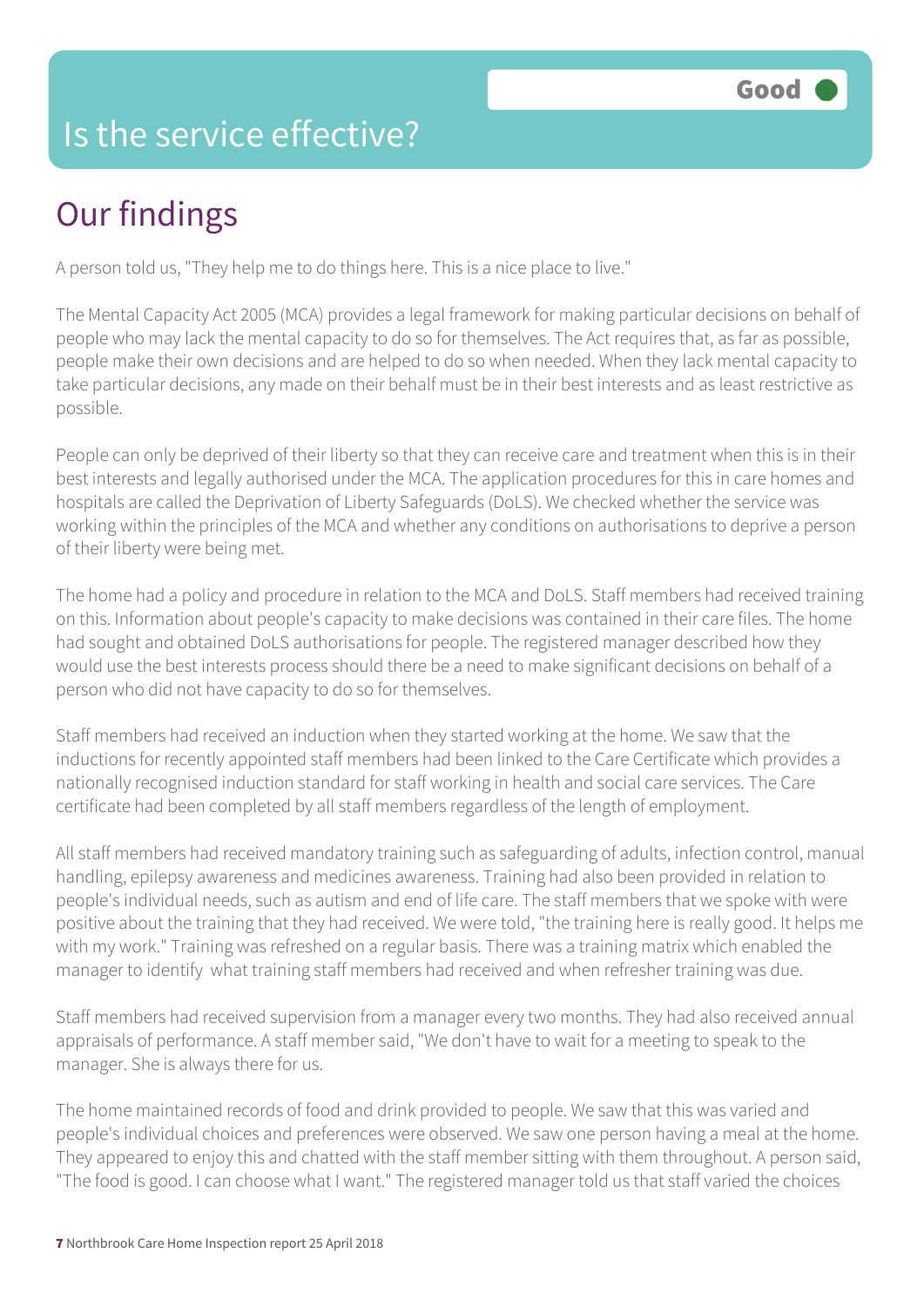provided to people to ensure that they ate a healthy diet.

There were effective working relationships with relevant health care professionals. We saw that regular appointments were in place, for example, with diabetes and epilepsy services, as well as the GP and dentist and that records of these were recorded in people's notes. Care plans included information about people's health needs which included details about the support that they required to maintain their health and wellbeing. Each person had a hospital passport that contained personal and medical information including information about whether or not they were allergic to any medicines or medical products.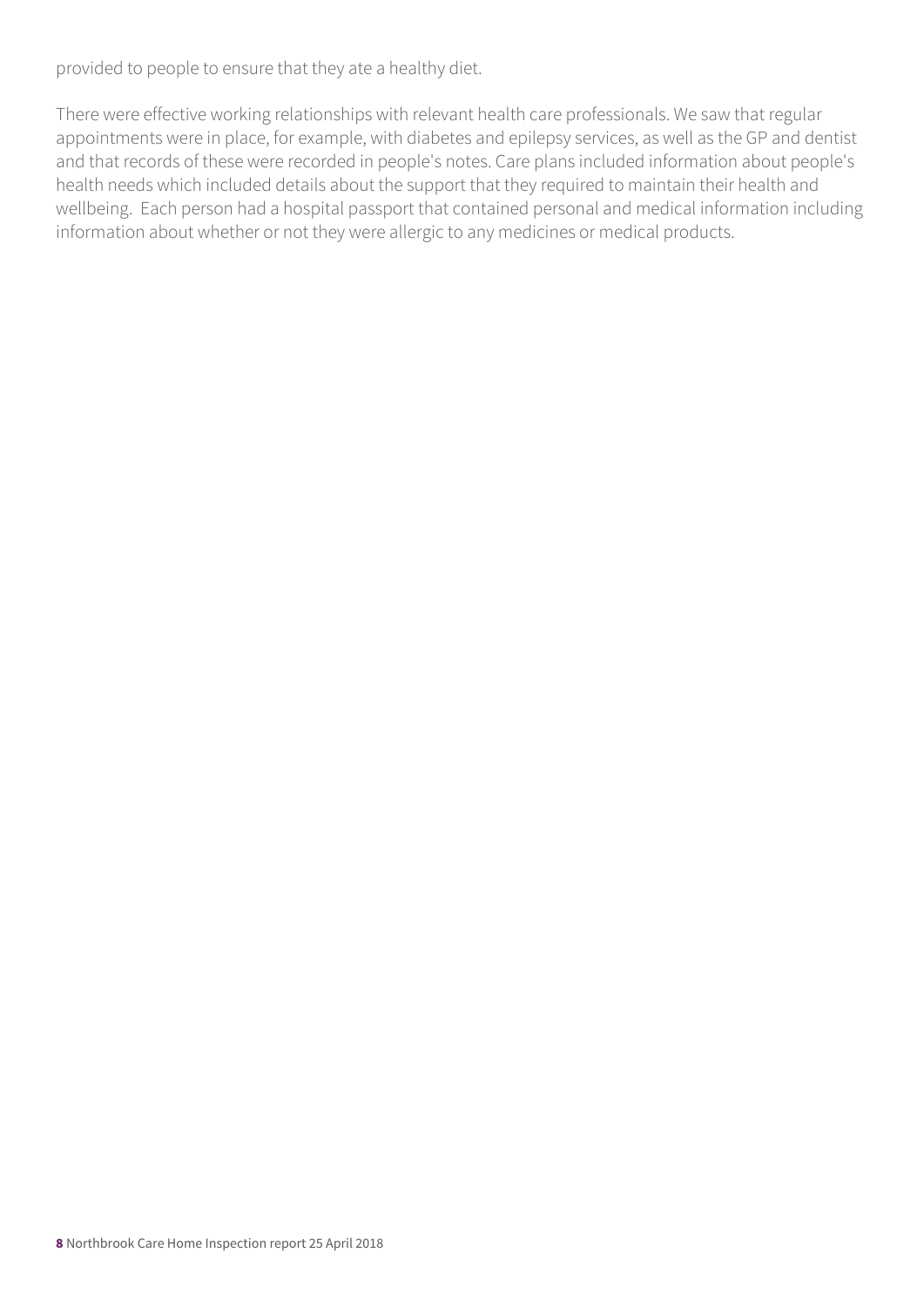#### Is the service caring?

## Our findings

People were supported by staff members who treated them with dignity and respect. We overserved that staff members interacted with people in a caring and kind manner. A person told us that the staff were caring. They said "They are really nice to me and ask me what I want."

Staff members demonstrated that they enjoyed that work and the support that they provided to people. One staff member said, "It's wonderful to see how we help people growing in skills. It makes me feel great about the work I am doing."

The registered manager and staff told us about the importance of supporting people to be as independent as possible. We saw that people's care plans identified activities to support them to gain new skills.

People's privacy was respected. Staff told us they always knocked on the doors before entering people's bedrooms. They said they closed doors or pulled down curtains when supporting people with personal care.

The service was sensitive to people's cultural, religious and personal needs. We saw that information about people's religious and cultural and personal needs was recorded in their care plans. We saw that people had been supported to attend places of worship if they wished. The care records also included information about people's sexuality and actions and support provided to support them with safe expression of this.

The registered manager told us that people could access advocacy services if required, and we saw that information about local advocacy services was available at the home. However, most people had very strong links with their families who were fully involved in their care. Family members called their relatives regularly, and we saw that regular home visits took place.

People were involved as much as possible in decisions about their care. We saw that care plans included information about people's likes, dislikes and individual preferences, along with guidance for staff on their communication needs where appropriate.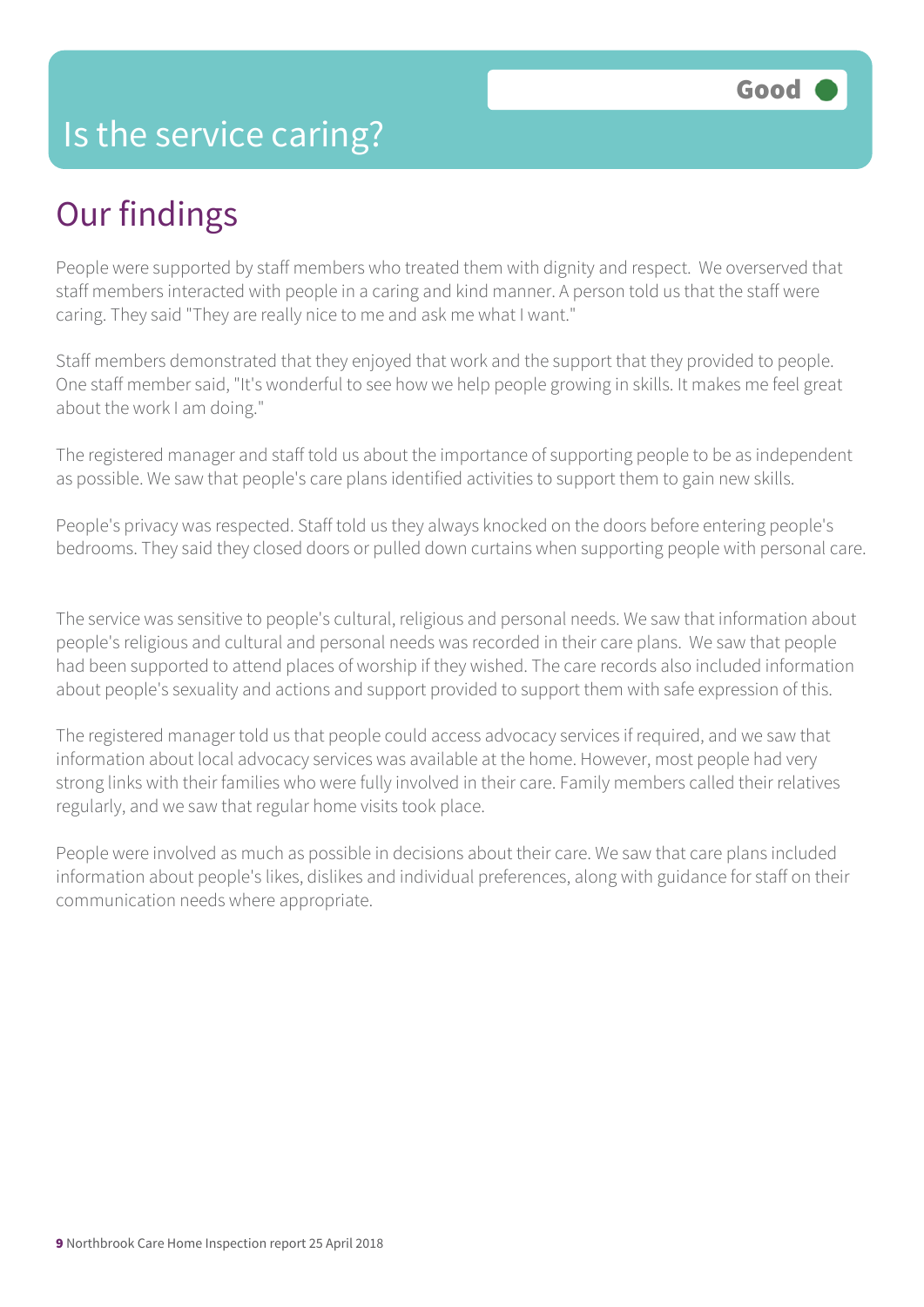#### Is the service responsive?

## Our findings

People's needs were regularly assessed and reviewed and they were involved in the assessment of their needs. One person told us, "they ask me about what I want."

Care plans were up to date and person centred, and contained guidance for staff in relation to meeting people's identified needs. The care plans were clearly laid out and written in plain English. Easy read picture assisted versions had been developed for people who lived at the home.

People's care plans detailed their personal history, their spiritual and cultural needs, likes and dislikes, preferred activities, and information about the people who were important to them. The care plans provided information for staff about the care and support that was required by the person and how this should be provided. For example detailed guidance in relation to supporting a person's behaviours in order to reduce anxiety was in place.

People participated in a range of activities within the local community that included shopping, walks and meals out. People also attended day activities away from the home. The home organised holidays for people who did not have the opportunity to go away with family members. During our inspection two people had gone to a day service. Another person was at the home and we saw that staff members engaged them in discussions and activities throughout the day.

The service had a complaints procedure that was available in an easy read format. A person told us that they would talk to the manager or a staff member if they had a problem. The home's complaints' register showed that complaints had been dealt with quickly and appropriately, and that outcomes had been recorded.